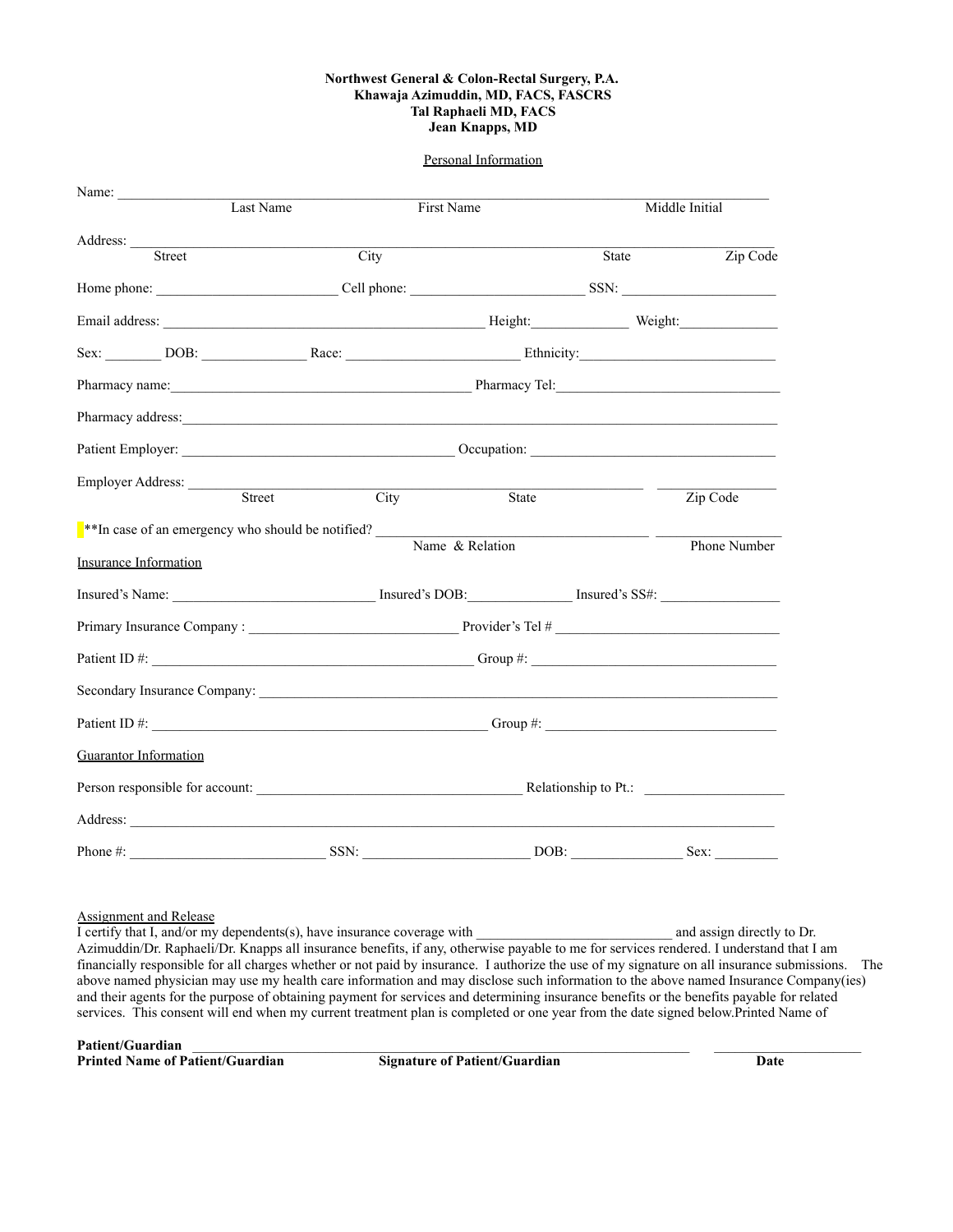## **NORTHWEST GENERAL & COLON-RECTAL SURGERY P.A MEDICAL QUESTIONNAIRE (PART 1)**

Your Name:

**How did you hear about us? (circle one) a. Internet Search**

**b. Friend or Relative**

**c. Insurance Company**

d. Other (Please specify)

Who is your primary care doctor? \_\_\_\_\_\_\_\_\_\_\_\_\_\_\_\_\_\_\_\_\_\_\_\_\_\_\_\_\_\_\_\_\_\_\_\_\_\_\_\_\_\_\_\_\_\_\_\_\_\_\_\_\_\_\_\_\_\_\_

What is the reason for seeing the doctor today? \_\_\_\_\_\_\_\_\_\_\_\_\_\_\_\_\_\_\_\_\_\_\_\_\_\_\_\_\_\_\_\_\_\_\_\_\_\_\_\_\_\_\_\_\_\_\_\_

#### **Please check if you currently or have had any of these conditions:**

- Anemia
- Anesthesia related problems
- Back or neck problems
- Bleeding or bruising tendency
- Blood thinners other than Aspirin
- Blood clots in legs
- Blood transfusion reaction
- Cancer
- Chest pain
- Chronic cough
- Chronic pain
- Diabetes
- Heart disease
- Heart surgery
- High blood pressure
- Jaundice or liver disease
- Kidney disease
- Lung disease (asthma or emphysema)
- Nervous breakdown
- Pacemaker
- Seizures

### **Do you have any of these problems? (Circle all that are applicable)**

| Rectal bleeding        | Rectal pain              |
|------------------------|--------------------------|
| Change in bowel habits | Abdominal pain or cramps |
| Constipation           | Diarrhea                 |
| Weight loss            | Weakness or tiredness    |
| Fever                  | Difficulty in breathing  |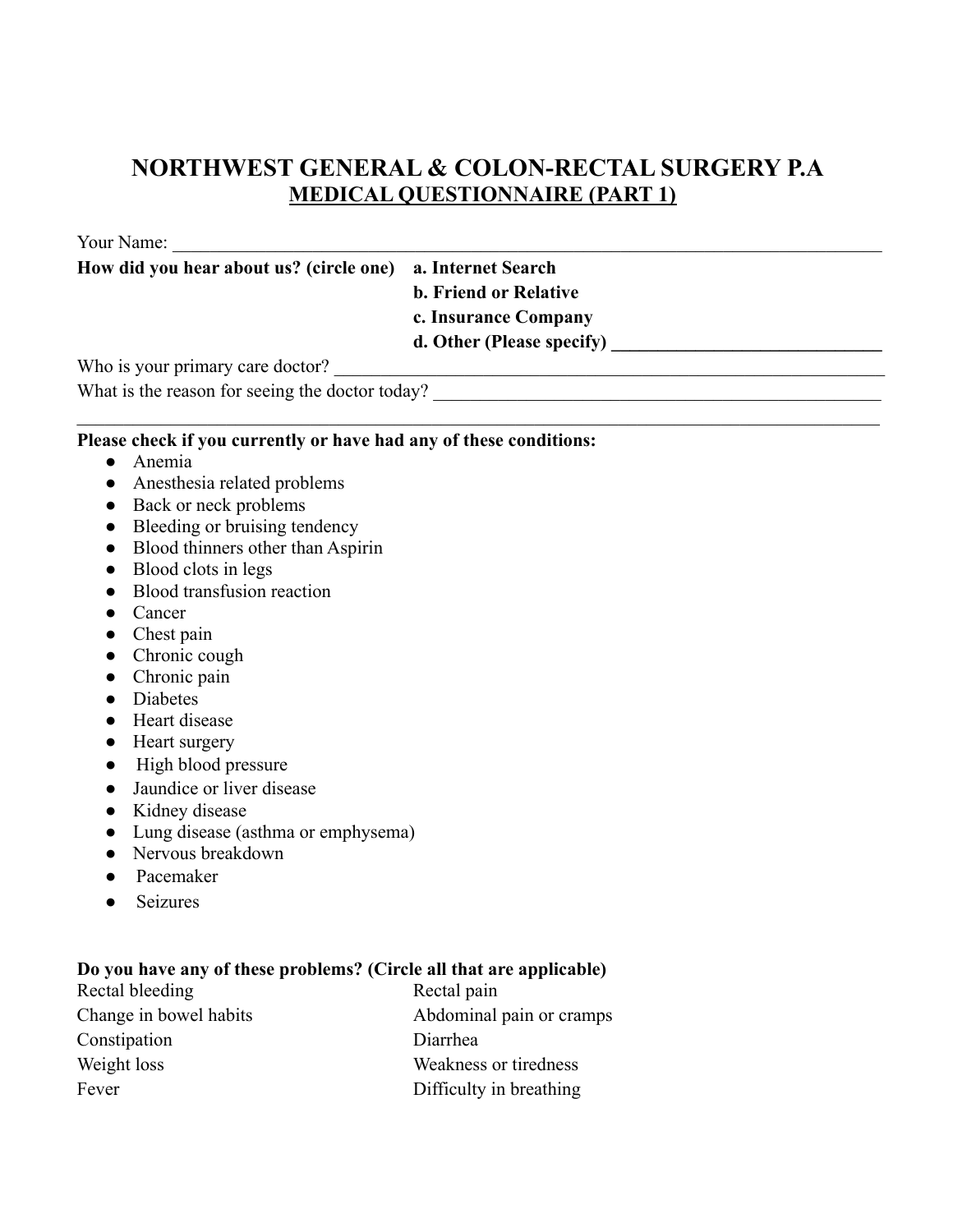### **NORTHWEST GENERAL & COLON-RECTAL SURGERY P.A MEDICAL QUESTIONNAIRE (PART 2)**

#### **Social history**:

How much alcohol do you drink in a day? Do you smoke? Yes Past Smoker Never

If you are over 65, have you had a pneumonia vaccine? (Circle) YES NO Have you had an influenza shot since last September? (Circle) YES NO

### **Personal history:** *(For Colon & rectal patients only)*

Do you use any laxatives? (Circle) YES NO Do you use any herbal or diet supplements? (Circle) YES NO Does something protrude or stick out of the rectum? (Circle) YES NO Do you have accidental leakage of gas, liquid or solid stools? (Circle) YES NO Do you have any anal discharge or leakage staining your underwear? (Circle) YES NO How many bowel movements do you have? per day / week Have you ever had a cancer of the colon or rectum? (Circle) YES NO Have you ever had any operations on your colon or rectum? (Circle) YES NO Have you ever had a colonoscopy? (Circle) YES NO If so, when was your last colonoscopy?

**\_\_\_\_\_\_\_\_\_\_\_\_\_\_\_\_\_\_\_\_\_\_\_\_\_\_\_\_\_\_\_\_\_\_\_\_\_\_\_\_\_\_\_\_\_\_\_\_\_\_\_\_\_\_\_\_\_\_\_\_\_\_\_\_\_\_\_\_\_\_\_\_\_\_\_\_\_\_\_\_\_\_\_\_\_\_\_ \_\_\_\_\_\_\_\_\_\_\_\_\_\_\_\_\_\_\_\_\_\_\_\_\_\_\_\_\_\_\_\_\_\_\_\_\_\_\_\_\_\_\_\_\_\_\_\_\_\_\_\_\_\_\_\_\_\_\_\_\_\_\_\_\_\_\_\_\_\_\_\_\_\_\_\_\_\_\_\_\_\_\_\_\_\_\_ \_\_\_\_\_\_\_\_\_\_\_\_\_\_\_\_\_\_\_\_\_\_\_\_\_\_\_\_\_\_\_\_\_\_\_\_\_\_\_\_\_\_\_\_\_\_\_\_\_\_\_\_\_\_\_\_\_\_\_\_\_\_\_\_\_\_\_\_\_\_\_\_\_\_\_\_\_\_\_\_\_\_\_\_\_\_\_**

**\_\_\_\_\_\_\_\_\_\_\_\_\_\_\_\_\_\_\_\_\_\_\_\_\_\_\_\_\_\_\_\_\_\_\_\_\_\_\_\_\_\_\_\_\_\_\_\_\_\_\_\_\_\_\_\_\_\_\_\_\_\_\_\_\_\_\_\_\_\_\_\_\_\_\_\_\_\_\_\_\_\_\_\_\_\_\_ \_\_\_\_\_\_\_\_\_\_\_\_\_\_\_\_\_\_\_\_\_\_\_\_\_\_\_\_\_\_\_\_\_\_\_\_\_\_\_\_\_\_\_\_\_\_\_\_\_\_\_\_\_\_\_\_\_\_\_\_\_\_\_\_\_\_\_\_\_\_\_\_\_\_\_\_\_\_\_\_\_\_\_\_\_\_\_ \_\_\_\_\_\_\_\_\_\_\_\_\_\_\_\_\_\_\_\_\_\_\_\_\_\_\_\_\_\_\_\_\_\_\_\_\_\_\_\_\_\_\_\_\_\_\_\_\_\_\_\_\_\_\_\_\_\_\_\_\_\_\_\_\_\_\_\_\_\_\_\_\_\_\_\_\_\_\_\_\_\_\_\_\_\_\_**

**\_\_\_\_\_\_\_\_\_\_\_\_\_\_\_\_\_\_\_\_\_\_\_\_\_\_\_\_\_\_\_\_\_\_\_\_\_\_\_\_\_\_\_\_\_\_\_\_\_\_\_\_\_\_\_\_\_\_\_\_\_\_\_\_\_\_\_\_\_\_\_\_\_\_\_\_\_\_\_\_\_\_\_\_\_\_\_ \_\_\_\_\_\_\_\_\_\_\_\_\_\_\_\_\_\_\_\_\_\_\_\_\_\_\_\_\_\_\_\_\_\_\_\_\_\_\_\_\_\_\_\_\_\_\_\_\_\_\_\_\_\_\_\_\_\_\_\_\_\_\_\_\_\_\_\_\_\_\_\_\_\_\_\_\_\_\_\_\_\_\_\_\_\_\_**

### **Family history:**

- o Colon cancer
- o Colon Polyps
- o Ulcerative colitis or Crohn's disease
- o Breast, Ovarian or Uterine cancer

### **List any previous surgery or procedures:**

### **List your current medications: (or provide copy of medication list)**

### **Allergies:**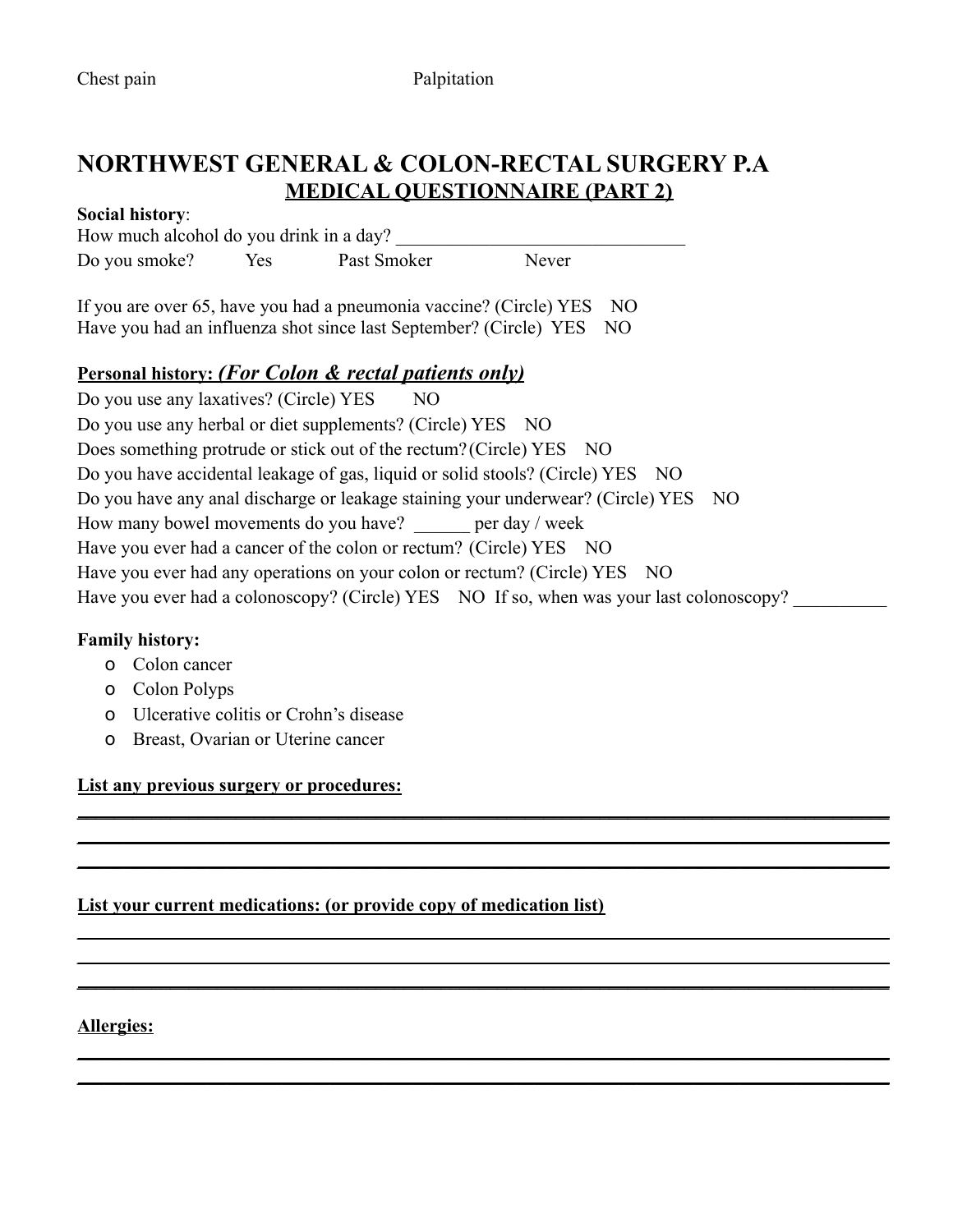### **NORTHWEST GENERAL & COLON-RECTAL SURGERY P.A.**

## **KHAWAJA AZIMUDDIN M.D. TAL RAPHAELI M.D. JEAN KNAPPS M.D.**

**Consent for examination and treatment:** I consent to evaluation, examination and treatment by the doctors during my visits. This may include minor procedures necessary to evaluate and treat my medical condition.

I acknowledge that I am responsible for following my physician's recommendations and to do what is necessary to control and treat my condition. I understand that the sole responsibility of my health and well being is in my hands in view of the above and that I cannot reasonably hold my physician responsible if I do not adhere to his recommendations and/or not take medications as I am instructed to do so.

**Declaration of financial responsibility:** I am responsible for payment. If for any reason my insurance company does not pay the charges at Northwest General & Colon-Rectal Surgery, P.A. I will be liable for all unpaid balances. I understand that in an effort to expedite my care and to provide me with better service, the doctor may choose to perform my operation in a facility where they may have ownership interests. This in no form or shape will affect the medical care provided to me. I also understand that I have the option to choose an alternative location for my medical care, if I so choose to.

Signature: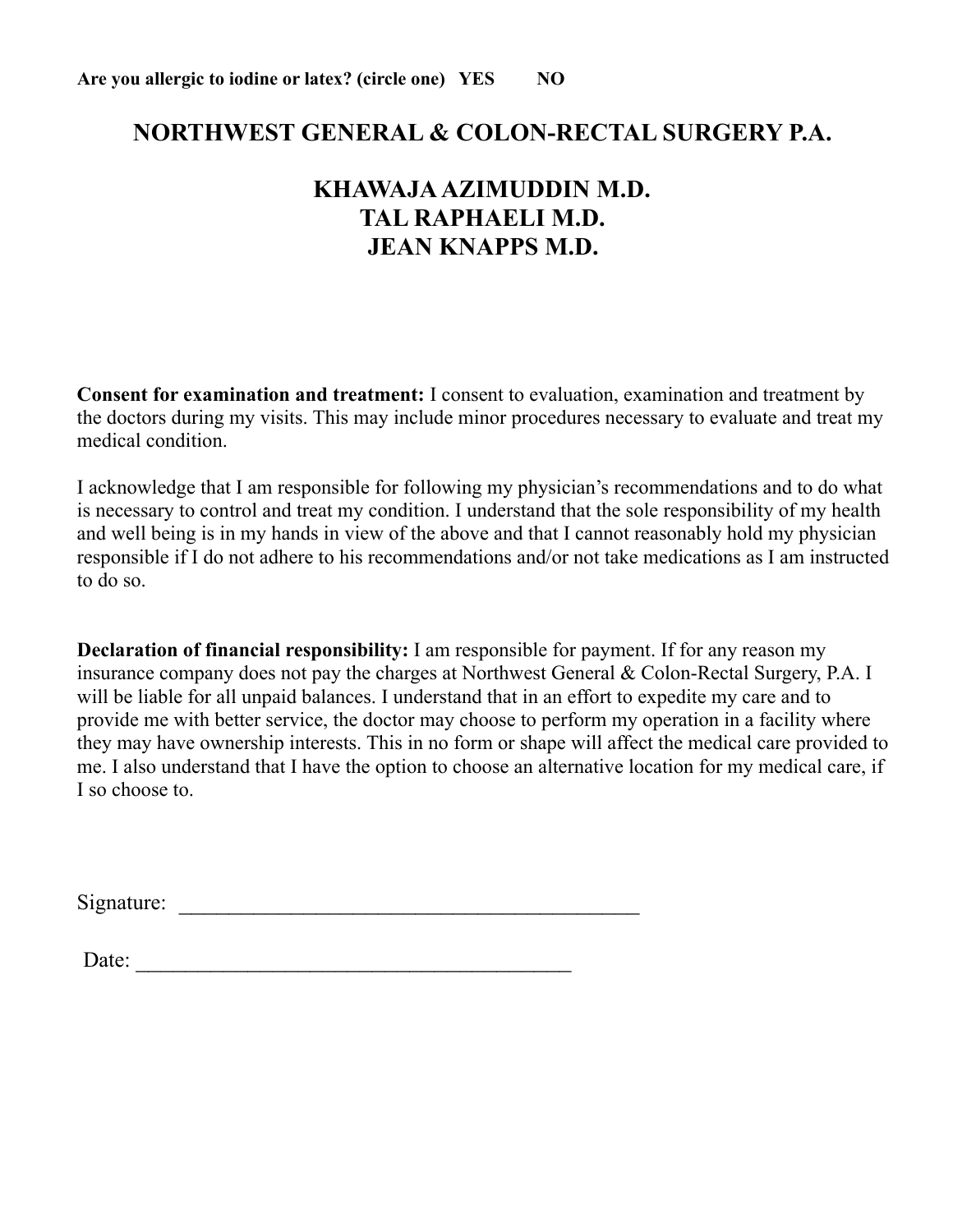# **Houston Colon & Rectal Surgery Office Visit 24 Hour Cancellation/Rescheduling Policy**

**Houston Colon & Rectal Surgery has a 24 hour cancellation/rescheduling policy for office visits**. If an office visit is missed, cancelled or changed with less than 24 hours notice, there will be a \$25 charge. This amount will be the patient's responsibility so the insurance company will not be billed.

The clinic realizes there are many things that come up in the daily lives of patients. While truly sympathetic, the clinic cannot absorb the financial responsibility of last minute cancellations. In fairness to all patients, this policy is in effect regardless of the reason for the cancellation.

By signing below, you acknowledge that you have read and understand the Cancellation Policy for **Houston Colon & Rectal Surgery** as described above.

Thank you for your understanding and cooperation.

\_\_\_\_\_\_\_\_\_\_\_\_\_\_\_\_\_\_\_\_\_\_\_\_\_\_\_\_\_\_\_\_\_\_\_\_\_\_\_\_\_\_\_\_\_\_\_\_\_\_\_\_\_

\_\_\_\_\_\_\_\_\_\_\_\_\_\_\_\_\_\_\_\_\_\_\_\_\_\_\_\_\_\_\_\_\_\_\_\_\_\_\_\_\_\_\_\_\_\_\_\_\_\_\_\_\_ Patient's Name

Date

*Office Copy*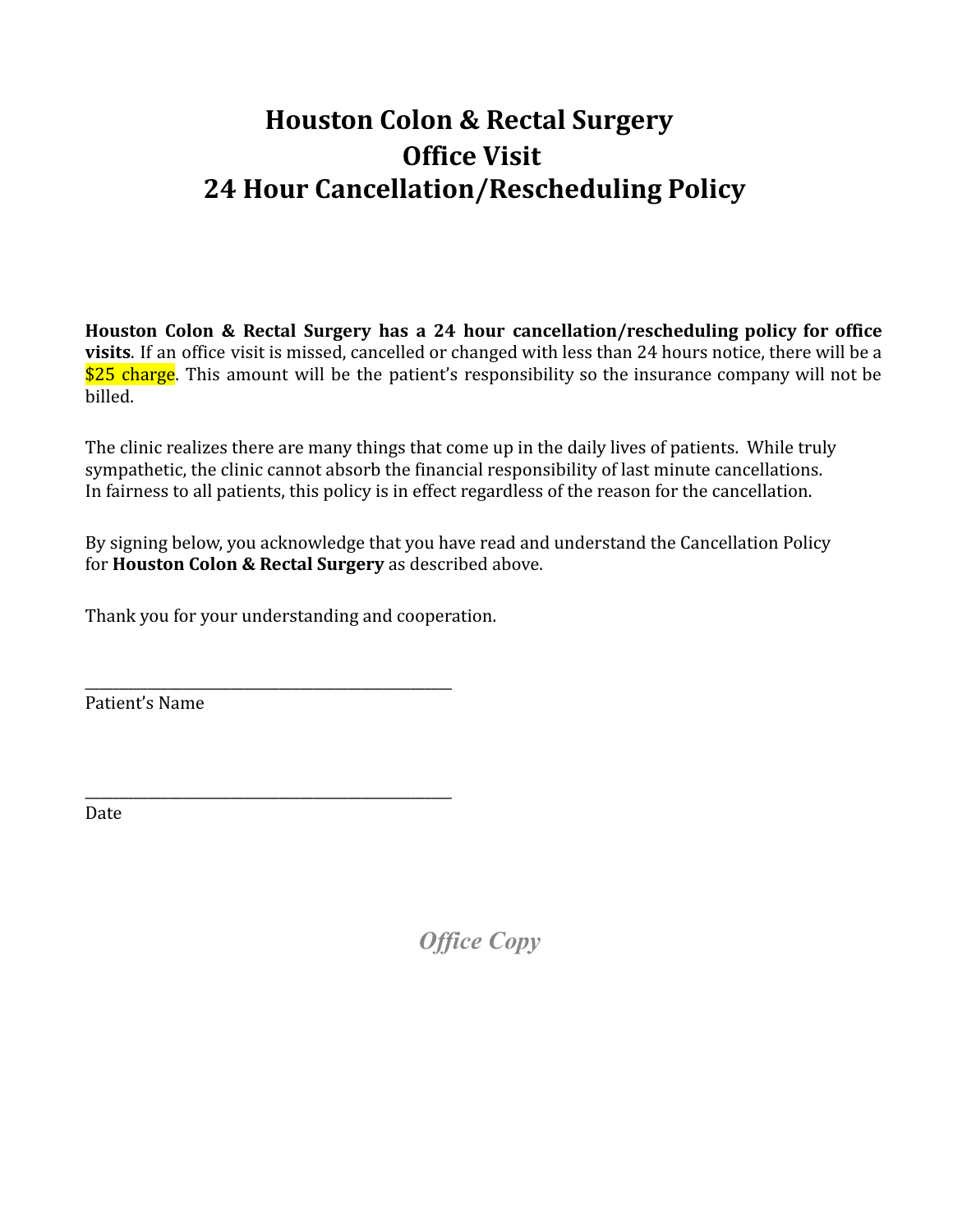# **Houston Colon & Rectal Surgery Office Visit 24 Hour Cancellation/Rescheduling Policy**

**Houston Colon & Rectal Surgery has a 24 hour cancellation/rescheduling policy for office visits**. If an office visit is missed, cancelled or changed with less than 24 hours notice, there will be a \$25 charge. This amount will be the patient's responsibility so the insurance company will not be billed.

The clinic realizes that there are many things that come up in people's day to day lives. While truly sympathetic, the clinic cannot absorb the financial responsibility of last minute cancellations. In fairness to all patients, this policy is in effect regardless of the reason for the cancellation.

By signing below, you acknowledge that you have read and understand the Cancellation Policy for **Houston Colon & Rectal Surgery** as described above.

Thank you for your understanding and cooperation.

\_\_\_\_\_\_\_\_\_\_\_\_\_\_\_\_\_\_\_\_\_\_\_\_\_\_\_\_\_\_\_\_\_\_\_\_\_\_\_\_\_\_\_\_\_\_\_\_\_\_\_\_\_\_\_\_\_\_

\_\_\_\_\_\_\_\_\_\_\_\_\_\_\_\_\_\_\_\_\_\_\_\_\_\_\_\_\_\_\_\_\_\_\_\_\_\_\_\_\_\_\_\_\_\_\_\_\_\_\_\_\_\_\_\_\_\_

Patient's Name

Date

*Patient Copy*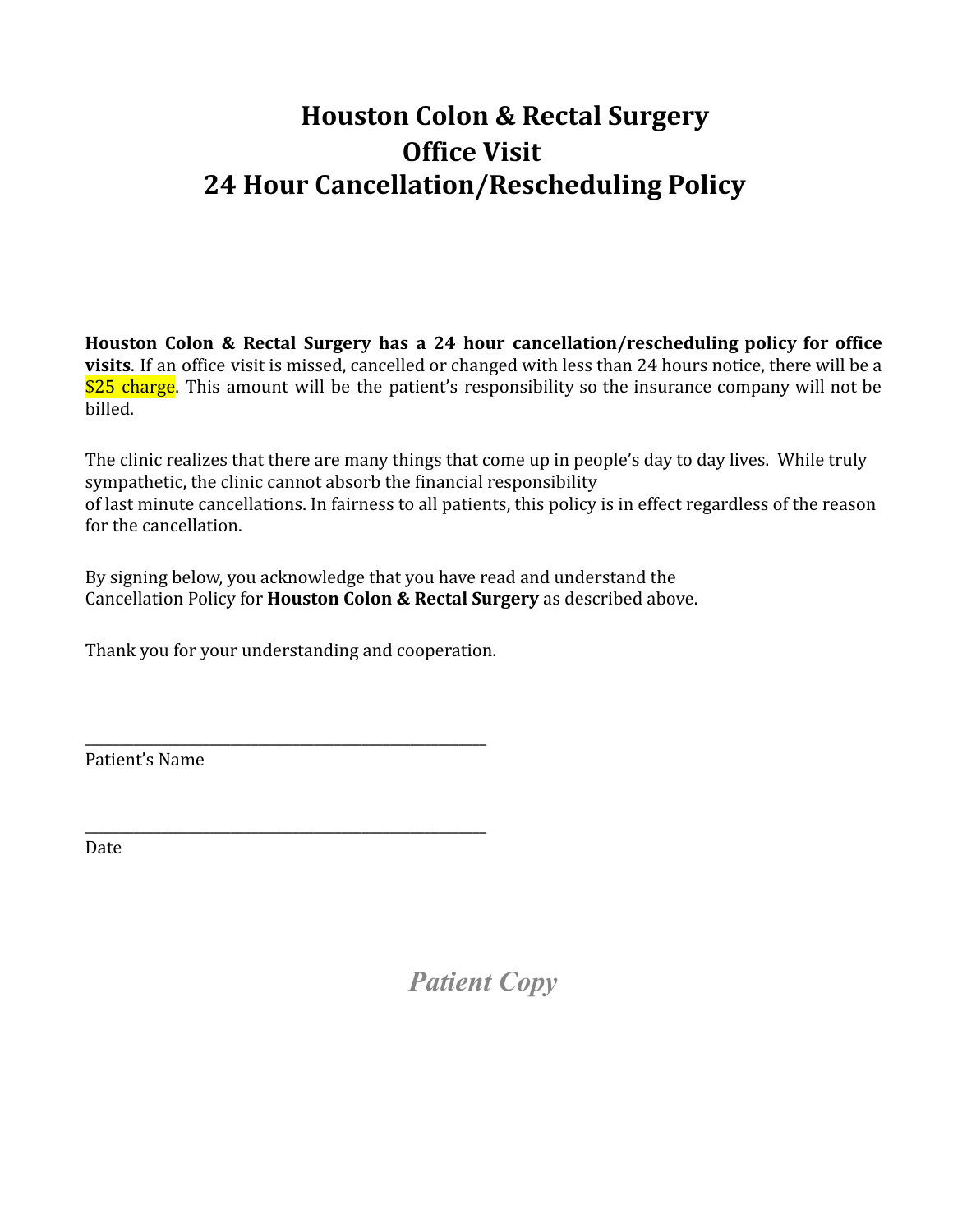## **NORTHWEST GENERAL & COLON-RECTAL SURGERY P.A**

### **HIPAA NOTICE OF PRIVACY PRACTICES**

I am aware of the HIPAA Notice of Privacy practices for Northwest General & Colon Rectal Surgery and the copies of the notice are available for me to take upon request.

### **0Authorization to release protected health information to designated persons:**

I give my authorization to release medical/surgical information to the following designated representatives:

- o My Spouse (Name): \_\_\_\_\_\_\_\_\_\_\_\_\_\_\_\_\_\_\_\_\_\_\_\_\_\_\_\_\_\_\_\_\_\_\_
- o My Children (Names):
- o Other (Name): \_\_\_\_\_\_\_\_\_\_\_\_\_\_\_\_\_\_\_\_\_\_\_\_\_\_\_\_\_\_\_\_\_\_\_\_\_\_\_

 $\mathcal{L}_\text{max} = \mathcal{L}_\text{max} = \mathcal{L}_\text{max} = \mathcal{L}_\text{max} = \mathcal{L}_\text{max} = \mathcal{L}_\text{max} = \mathcal{L}_\text{max} = \mathcal{L}_\text{max} = \mathcal{L}_\text{max} = \mathcal{L}_\text{max} = \mathcal{L}_\text{max} = \mathcal{L}_\text{max} = \mathcal{L}_\text{max} = \mathcal{L}_\text{max} = \mathcal{L}_\text{max} = \mathcal{L}_\text{max} = \mathcal{L}_\text{max} = \mathcal{L}_\text{max} = \mathcal{$ 

 $\mathcal{L}_\text{max}$  and  $\mathcal{L}_\text{max}$  and  $\mathcal{L}_\text{max}$  and  $\mathcal{L}_\text{max}$  and  $\mathcal{L}_\text{max}$ 

o May not be given to anyone other than myself

### **I hereby authorize medical information to be relayed to me via phone / email:**

### **Acknowledgment of receipt of privacy practices:**

I acknowledge that I was provided a copy of the Notice of Privacy Practices and that I have read (or had the opportunity to read if I so choose) and understood the Notice.

Patient Name (please print) Date

Parent or Authorized Representative (if applicable)

Signature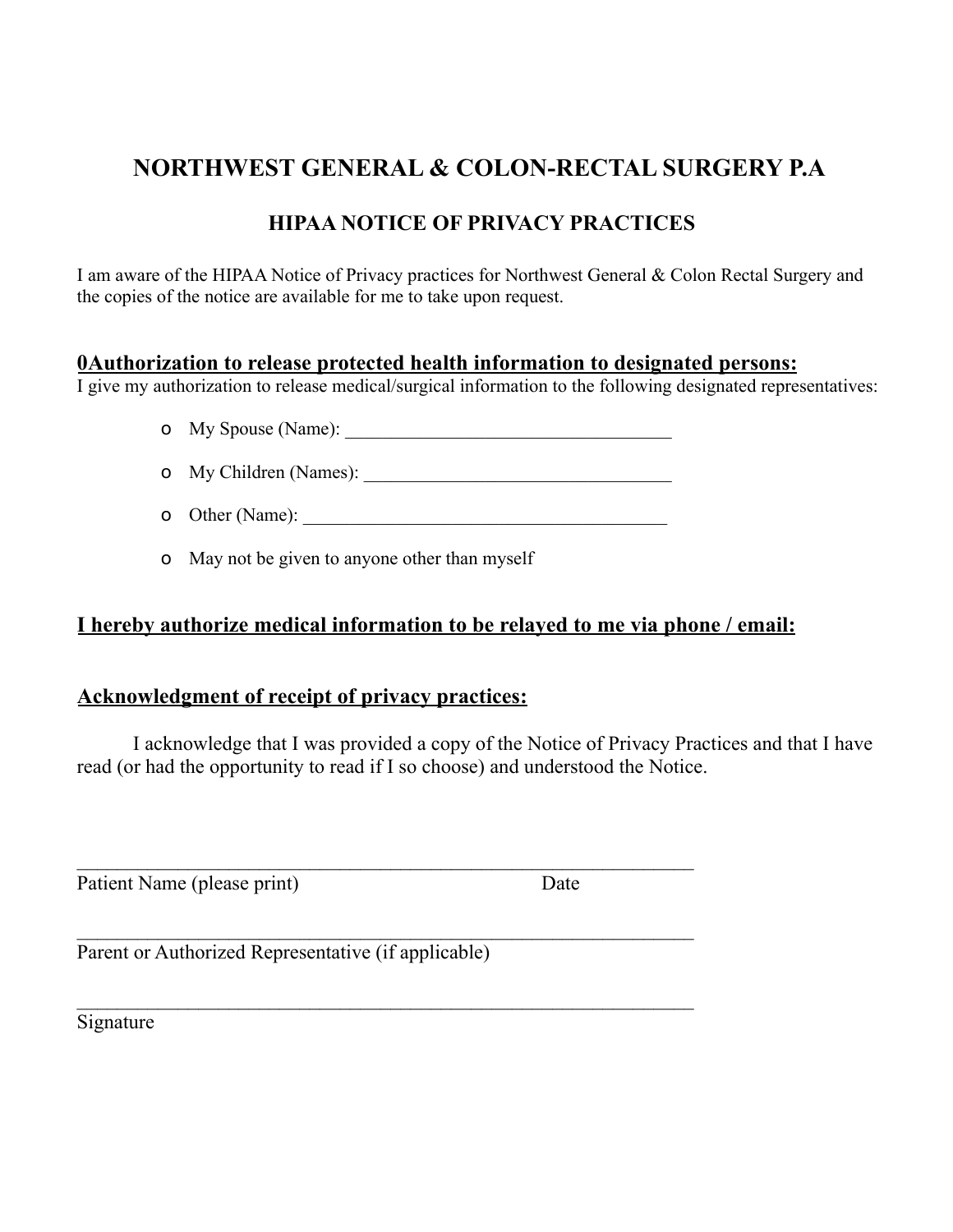### **PATIENT FINANCIAL RESPONSIBILITY NOTICE FOR A SURGICAL ASSISTANT SERVICE**

For certain surgical procedures; the Hospital or your Doctor will request a Surgical Assistant to ensure a safe and successful completion of your surgery.

This service may or may not be covered by your insurance or reimbursement to the Surgical Assistant Servicer is sometimes retained by your insurance company for multiple reasons leaving you financially responsible for the service. Your insurance company will inform you of your responsibility.

Signature: \_\_\_\_\_\_\_\_\_\_\_\_\_\_\_\_\_\_\_\_\_\_\_\_\_\_\_\_\_\_\_\_\_\_

Date: \_\_\_\_\_\_\_\_\_\_\_\_\_\_\_\_\_\_\_\_\_\_\_\_\_\_\_\_\_\_\_\_\_\_\_\_\_\_

# HOUSTON COLON AND RECTAL SURGERY, P.A.